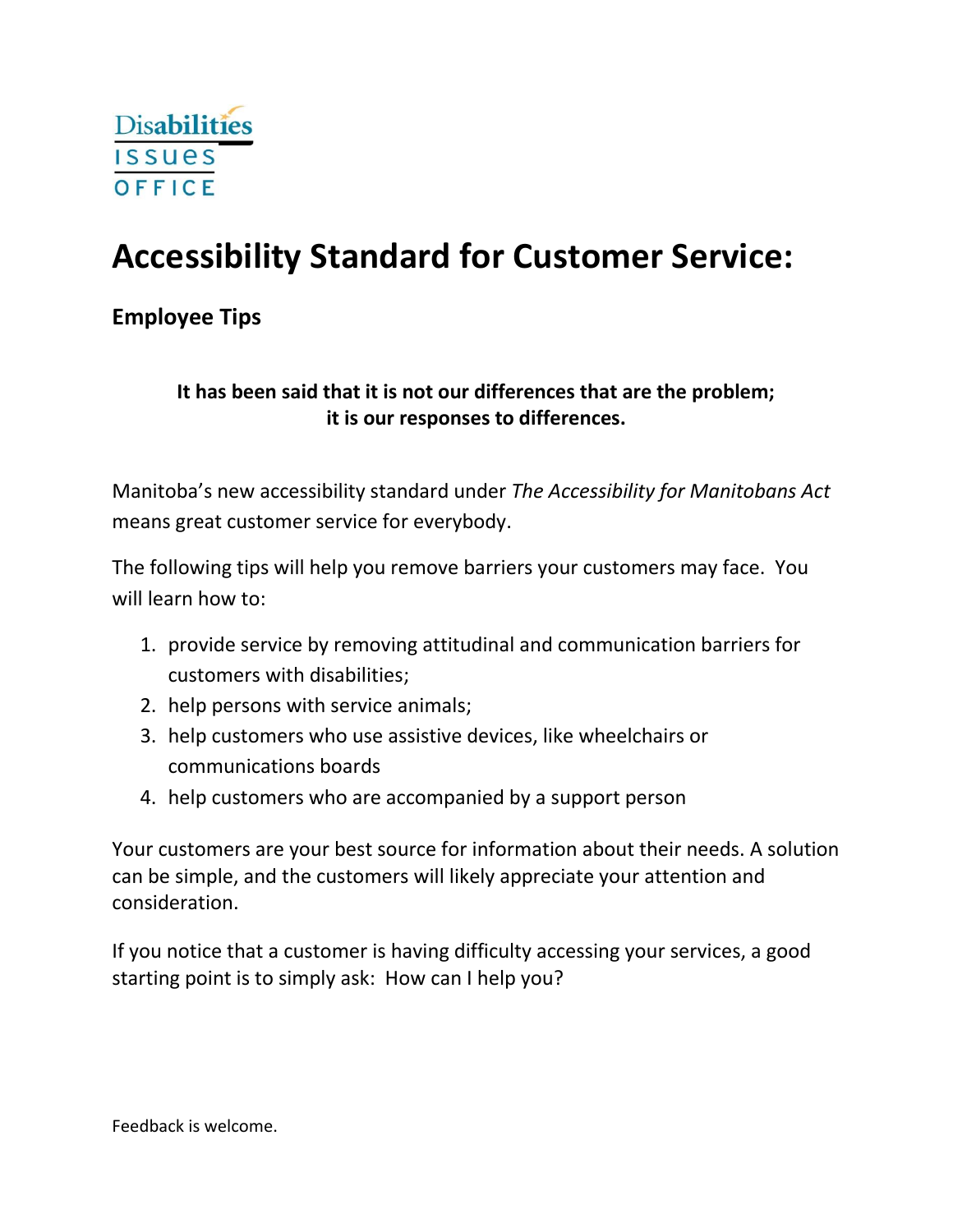# **1. How to provide service by removing attitudinal and communication barriers for customers with disabilities**

**Attitudes:** One of the biggest barriers faced by persons with disabilities is attitude. It is important not to make assumptions based on a person's disability.

**Communication:** There are many communication barriers that may prevent people from understanding information. Open communication and flexibility are the key elements to excellent customer service.

## **General Disability Etiquette Tips:**

- $\triangleright$  Do not make assumptions about someone's abilities or limitations; every person's disability is different. Ask questions if you are not sure what someone needs.
- $\triangleright$  Focus on removing the barrier, not identifying the disability. Do not ask "what is your disability?"
- $\triangleright$  Describe and address people with disabilities appropriately. Use respectful language that emphasizes the person rather than the disability. (Example: "person who has epilepsy" rather than "epileptic")
- $\triangleright$  Speak to your customer, not the person accompanying him or her. Having a disability does not prevent people from making their own decisions about what to buy or how a service may affect them.
- $\triangleright$  Be patient people with disabilities may need more time to express themselves or to move about.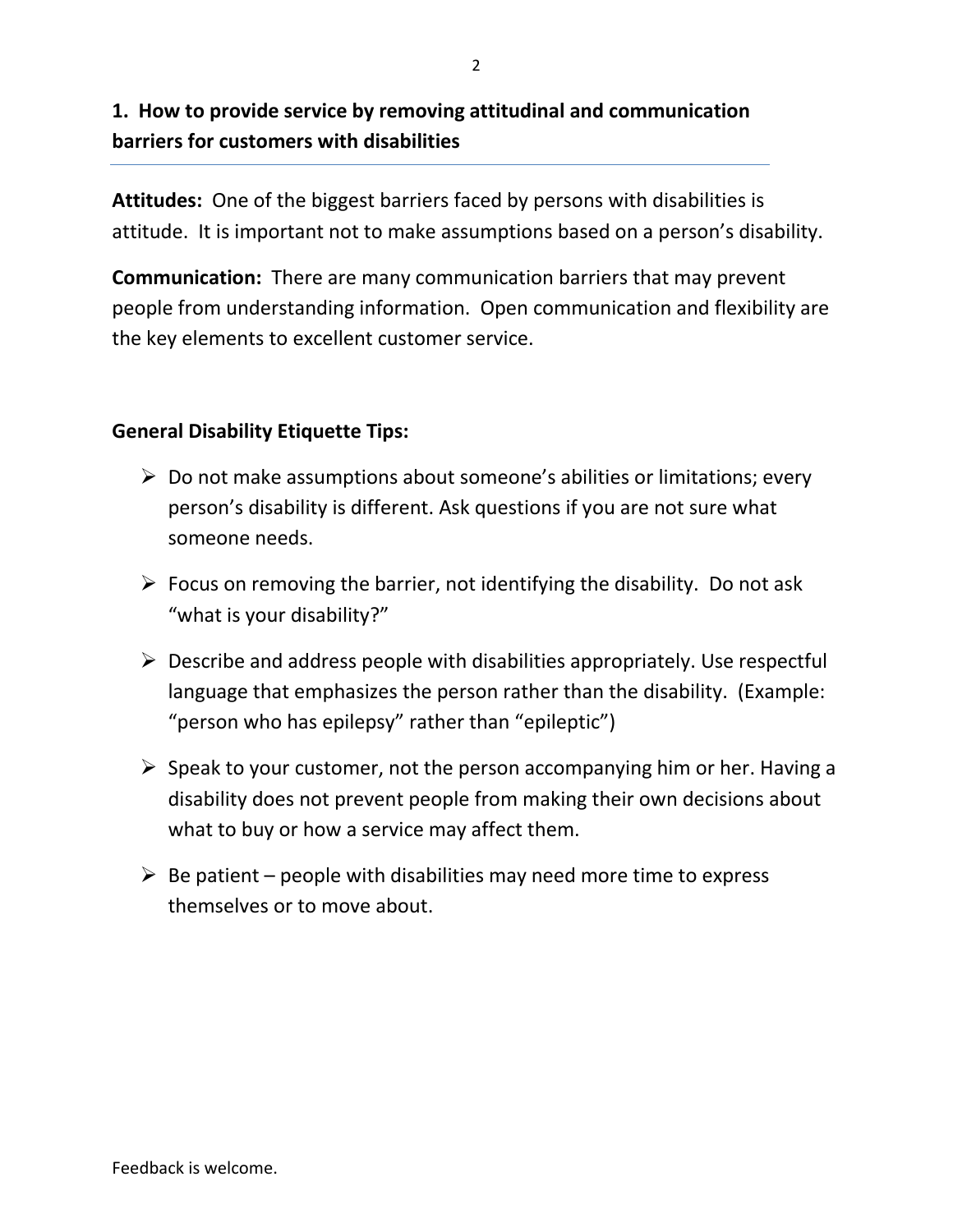**Mobility barriers** affect people with amputations, paralysis, cerebral palsy, stroke, multiple sclerosis, muscular dystrophy, arthritis, and spinal cord injury, and other disabilities or health conditions. A wheelchair is only one device people with mobility disabilities use. Depending on the disability, some people may use crutches, canes, scooters or walkers. Some may use no support at all.

#### **TIPS:**

- $\triangleright$  Do not touch wheelchairs, crutches or other technical aids without permission.
- $\triangleright$  When asked to help by pushing someone in a wheelchair, don't leave the person in an awkward place such as facing a wall, or in the path of opening doors or crowded corridors.
- $\triangleright$  Do not move mobility devices out of a customer's reach.
- $\triangleright$  Organize the space so that there is room for wheelchairs, scooters and walkers.
- $\triangleright$  For longer conversations, consider inviting everyone to sit.

**People with dexterity disabilities** may have decreased range of motion in their arms, fingers, wrists, back or neck, and decreased muscle control, spasms, paralysis, tingling or numbness. A simple door knob could be a barrier. Dexterity disabilities may result from Multiple Sclerosis, Cerebral Palsy, Carpal Tunnel Syndrome, Tendonitis, arthritis, sciatica, amputations or degenerative disc disease.

- $\triangleright$  Do not assume that a person with dexterity disabilities needs assistance.
- $\triangleright$  Ask your customer if they need help before helping him/her.
- $\triangleright$  Have seating available.
- $\triangleright$  Install door levers rather than door knobs.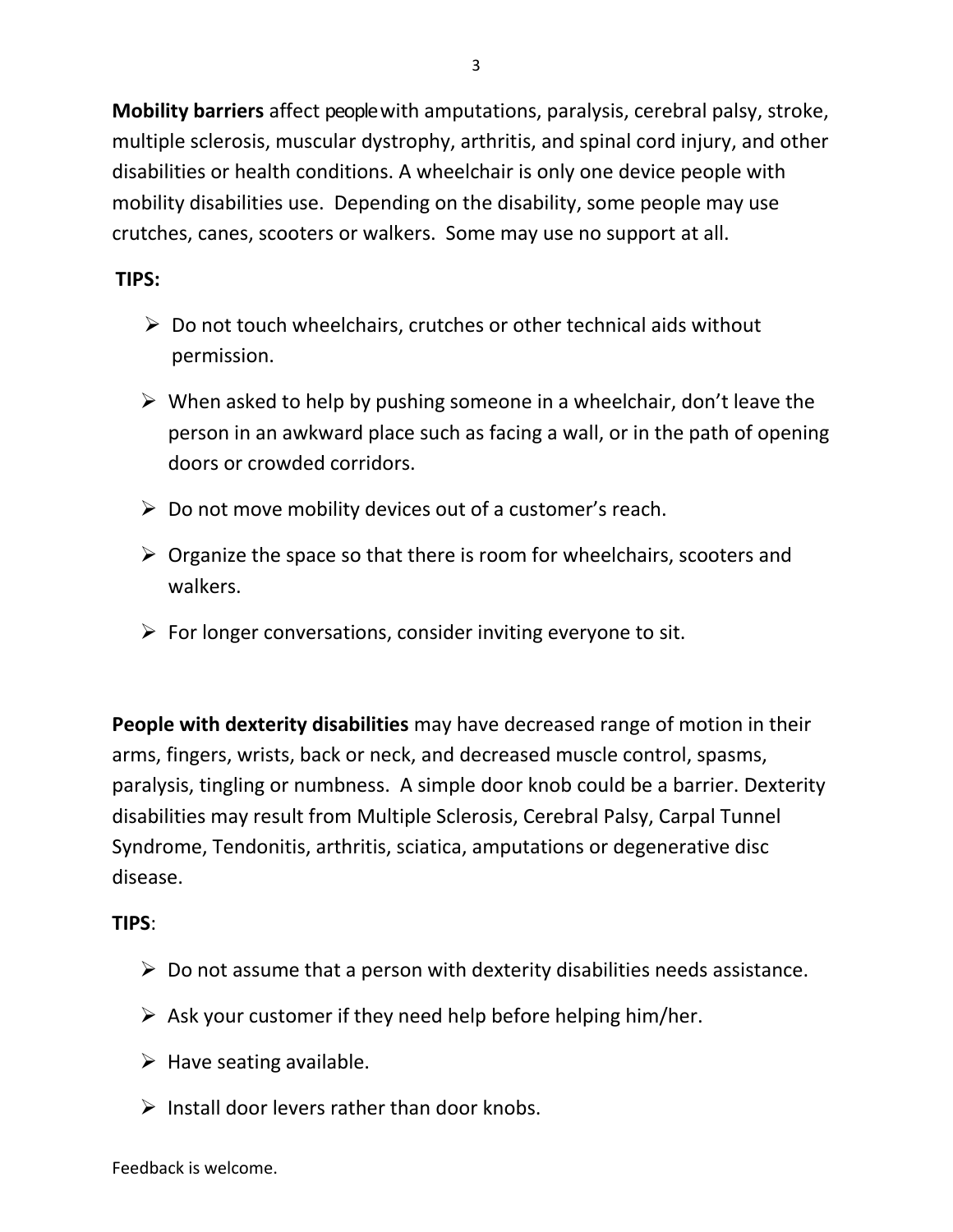**Communication barriers affecting persons who are blind or have a visual impairment** result when customers are expected to read signs, forms, and general information, understand physical gestures, locate landmarks or see hazards. There are many things you can do or say to remove barriers for people who are blind or have a visual impairment and may or may not use a cane (often white) or be accompanied by a service animal.

## **TIPS:**

- $\triangleright$  If you realize someone has a visual impairment, assume they can see you.
- $\triangleright$  Identify yourself as you approach and speak directly to the customer.
- $\triangleright$  Ask if you can offer any assistance, such as reading printed material out loud.
- $\triangleright$  Be precise and descriptive when providing directions or instructions.
- $\triangleright$  Offer your elbow or shoulder to guide them if needed. Relax and walk at a normal pace.
- $\triangleright$  Let the customer know when approaching a narrow opening or stairs.
- $\triangleright$  Always give customers the opportunity to tell you what they need.
- $\triangleright$  See also Tips on Service Animals.

**Communication barriers affecting people who are hard of hearing, deafened or Deaf** result when there are no alternatives to spoken communication. Hard of hearing or deafened people may have difficulty in hearing, but can still talk. Deaf people often communicate through (ASL) American Sign Language. You can help remove barriers by following these tips.

## **TIPS:**

 $\triangleright$  Once a customer has identified themselves as having a hearing loss, make sure you are facing them and speak clearly at a normal pace. Do not shout. If necessary, move to a well lit area away from a window, or to a quieter area.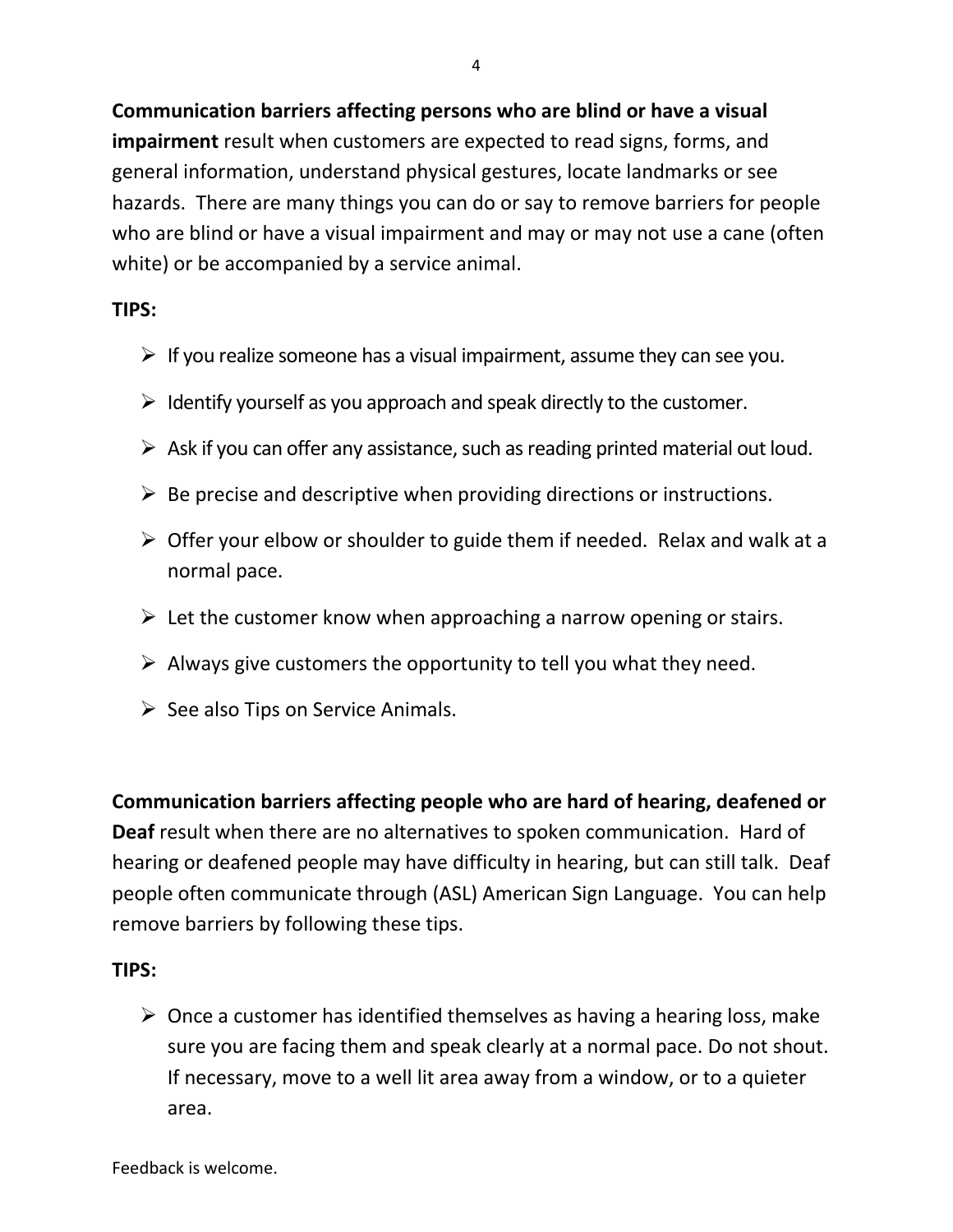- $\triangleright$  If they appear unsure, ask if another form of communication would be helpful, such as using a pad of paper and pen.
- $\triangleright$  If customers identify themselves as Deaf, in order to discuss an issue or product, they require an interpreter to translate speech into their first language, ASL. If no ASL interpreter is available, ask them if they want to set up an appointment for a different time with interpretation.
- $\triangleright$  If communicating with customers and clients using a public address system, offer them an alternative, for instance, a public display screen that shows printed information.
- $\triangleright$  If needed, attract a person's attention before speaking. For example, use a gentle touch or a wave.
- $\triangleright$  Use closed captioning on video presentations.

**Communication barriers affecting persons who are Deaf-Blind:** A person who is deaf and blind may have some degree of both hearing and vision. Others do not. Your customer may have been born Deaf-Blind or has become Deaf-Blind over time. Some individuals who are Deaf-Blind may be accompanied by a professional support person.

- $\triangleright$  A customer who is Deaf-Blind is likely to explain to you how to communicate with them. For example, a white board and a black marker can be used to communicate for those customers with some vision.
- $\triangleright$  Put signs at eye level and, if requested, turn on a screen for them to read.
- $\triangleright$  Some customers may ask you to "show them" or "guide them" to something specific.
- $\triangleright$  Some customers who are Deaf-Blind cannot read and communicate at the same time. Be patient.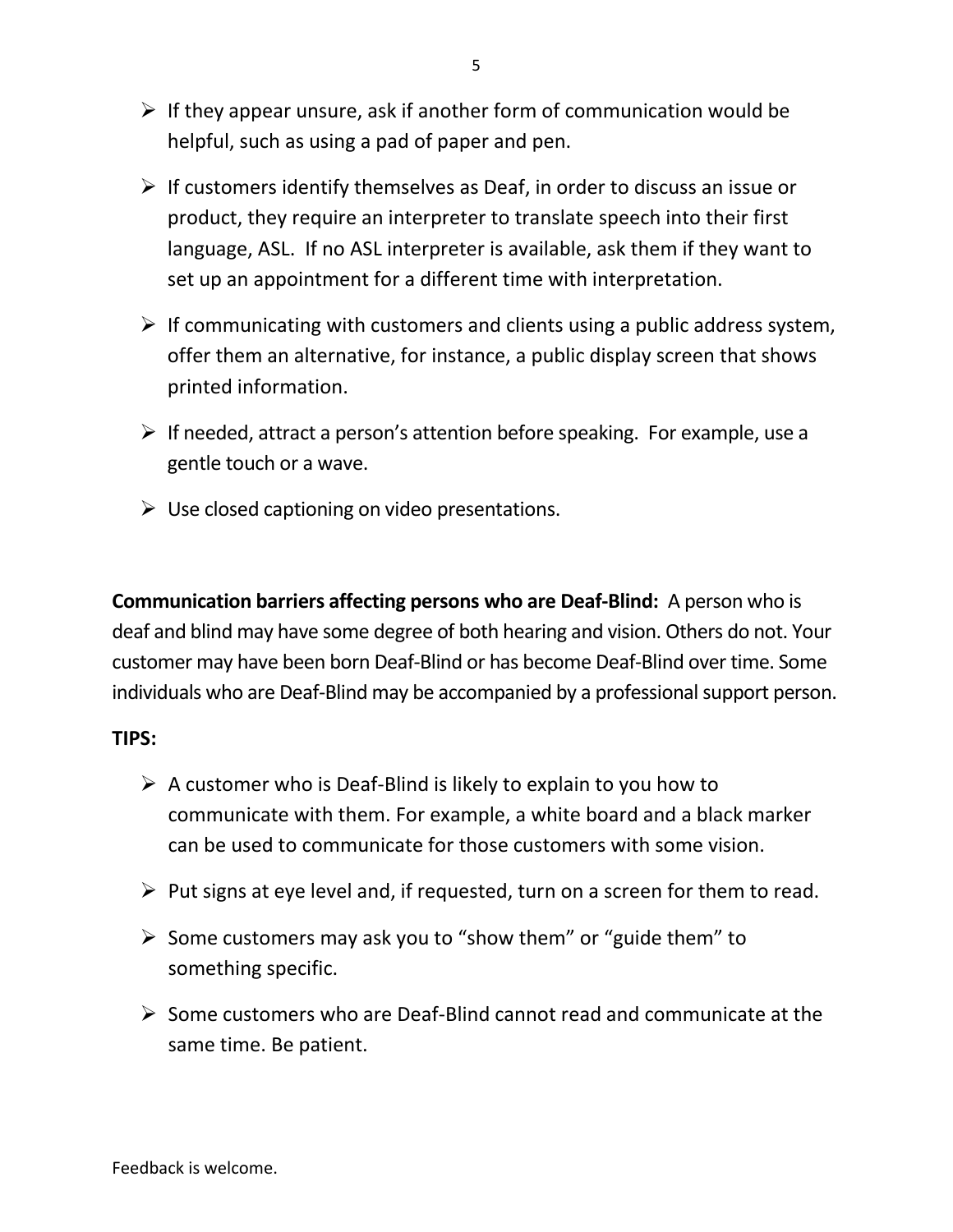- $\triangleright$  Some may ask for "Print on Palm." This simply means using your finger to write large block letters for a word or a number on the palm of their hand.
- $\triangleright$  In an emergency, draw a large X with your finger, covering the person's entire back. This should alert the person, who will then follow you.
- $\triangleright$  When you approach a person who is Deaf-Blind, let them know by a simple touch on the shoulder or arm – that you are there. Reassure them of your continued presence in the same manner.
- $\triangleright$  Speak directly to your customer, not to the support worker.

## **Communication barriers affecting persons with speech or language impairments**

such as cerebral palsy, hearing loss, stroke or other conditions may make it difficult to pronounce words or cause slurring. Some people may use a communication board, computer voice synthesizer or other assistive devices.

- $\triangleright$  Do not assume that a person with a speech impairment also has another disability.
- $\triangleright$  If someone is slurring, do not assume he or she has consumed alcohol or other substances.
- $\triangleright$  Ask the person to show or tell you how they communicate.
- $\triangleright$  Be patient. Find a quiet place. Don't interrupt or finish your customer's sentences. Whenever possible, ask questions that can be answered with "yes" or " $no$ ".
- $\triangleright$  If you cannot understand a person communicating with you by phone, let them know you are having difficulty understanding and ask if there may be another way to communicate.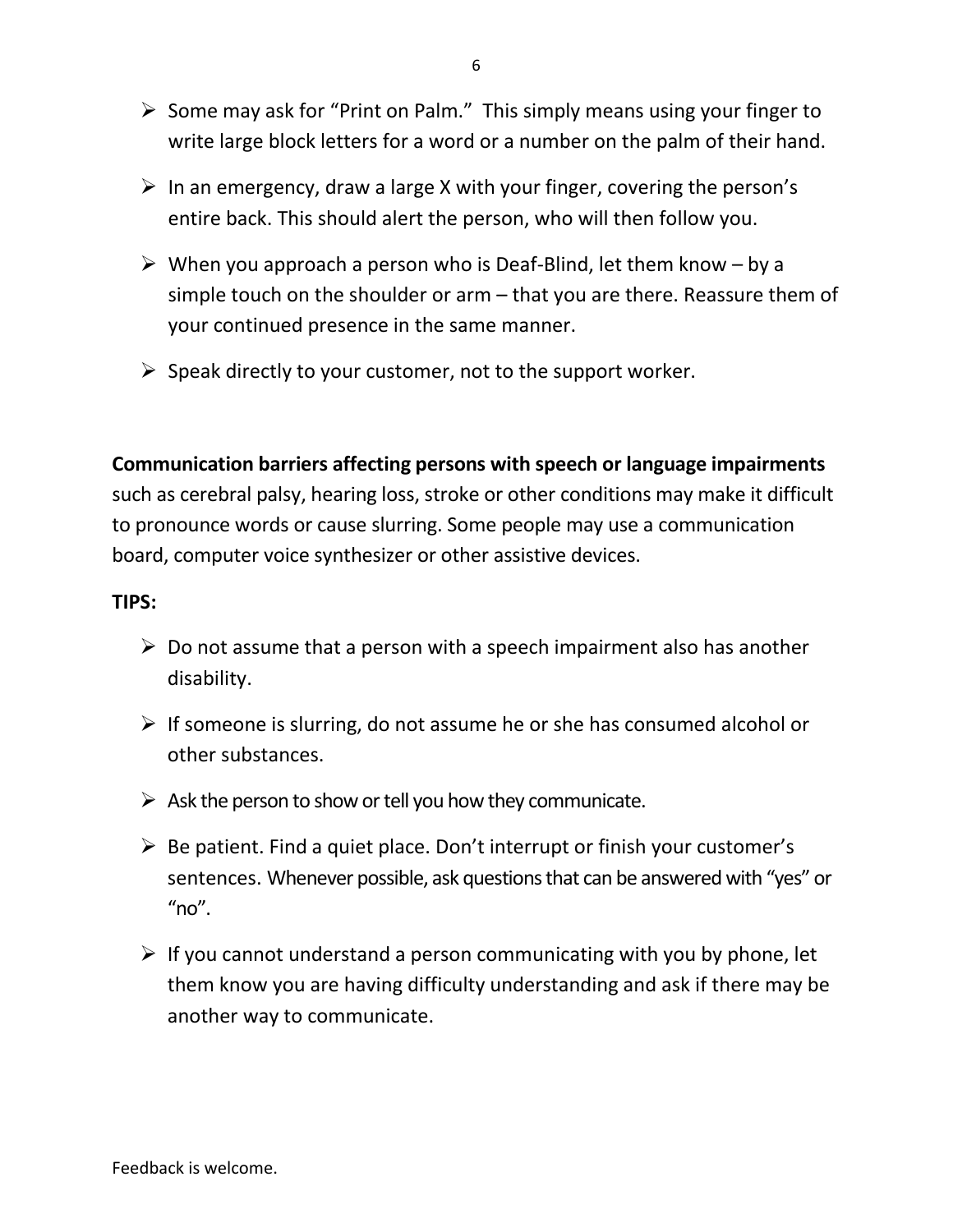**Barriers to understanding may result when a person is affected by intellectual, developmental and learning disabilities**, including autism, fetal alcohol syndrome, Down syndrome and ADHA**.** Knowing about the disability is not necessary in order to offer respectful service and clear communication.

## **TIPS:**

- $\triangleright$  Always address the person directly.
- $\triangleright$  Don't make assumptions about what a person can understand or do.
- $\triangleright$  Use plain language, and provide one piece of information at a time.
- $\triangleright$  If you are in a busy area with many distractions, consider moving to a quieter location.
- $\triangleright$  Provide information in a way that takes into account the customer's disability. Whenever possible, use pictures and keep words to a minimum.
- $\triangleright$  Be patient, some people with learning disabilities may take a little longer to process information, to understand and to respond.

## **Barriers created by mental health issues include a lack of patience and**

**stereotyping.** Mental health issues, such as anxiety and depression, can affect a person's ability to think clearly, concentrate or remember things. People with brain injuries may face similar barriers.

- $\triangleright$  Treat everyone with the same respect and consideration.
- $\triangleright$  If a customer appears to be in crisis, ask them to tell you the best way to help.
- $\triangleright$  Be confident, calm and reassuring.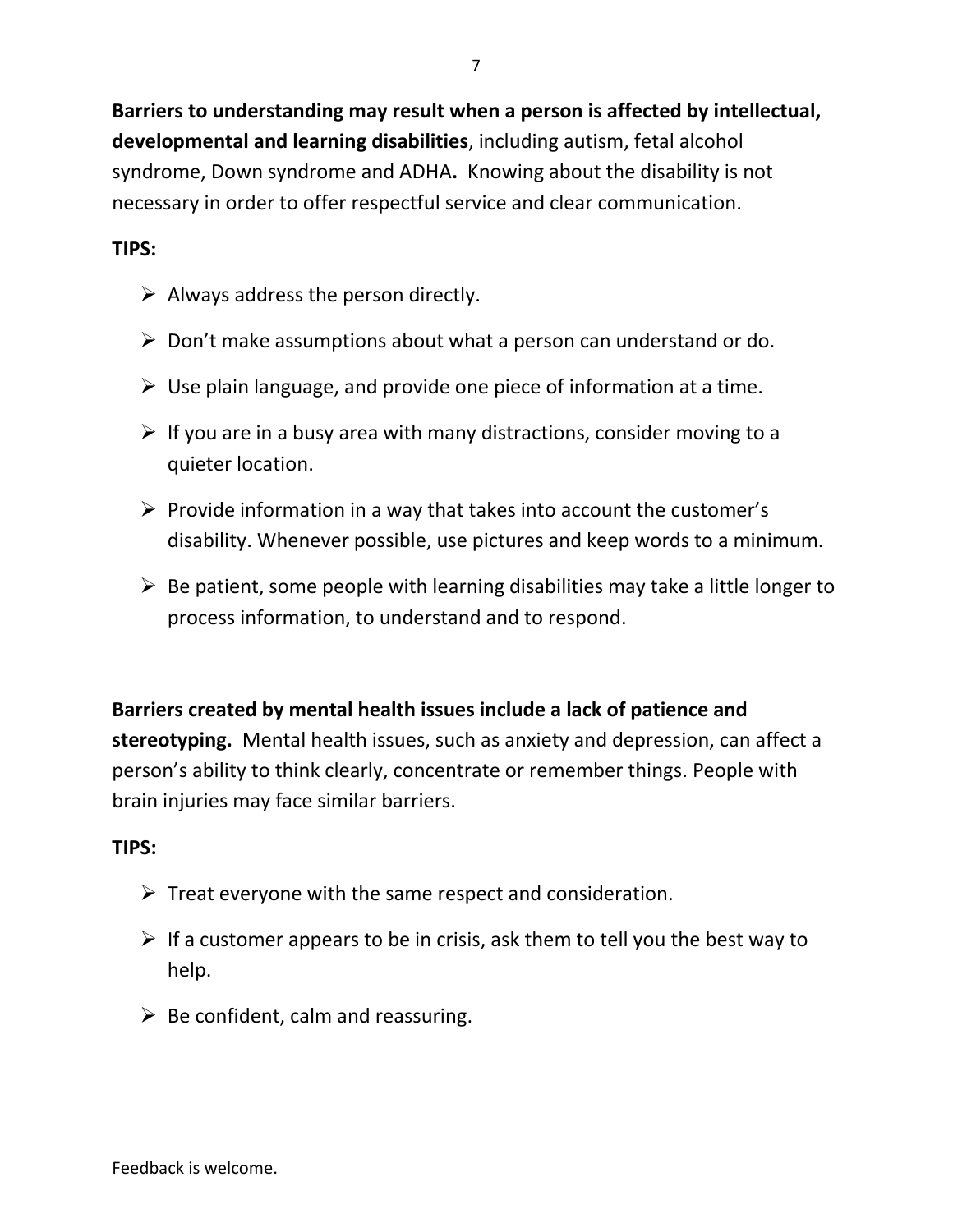#### **2. How to help persons with service animals**

People with disabilities may use service animals for many different forms of assistance depending on their disability. A service animal can be identified by the harness it is wearing. According to *The Human Rights Code* (Manitoba) a service animal is defined as "an animal that has been trained to provide assistance to a person with a disability…" The disability may be visible (blindness) or invisible (Posttraumatic Stress Disorder or PTSD).

#### **TIPS:**

- $\triangleright$  Service animals are welcome in places available to the public.
- $\triangleright$  Do not pet, feed, or distract service animals. They are working animals, not pets.
- $\triangleright$  If you are not sure if the animal is a service animal, ask if it is trained to assist the person with a disability related need. Do not ask the person with a service animal what their disability is.
- $\triangleright$  Do not apply "pet policies" to service animals.
- $\triangleright$  Do not charge extra for the presence of a service animal.

## **3. How to help customers who use assistive devices, like wheelchairs or communication boards**

Assistive devices enable people with disabilities to do everyday tasks and activities to overcome many barriers. Assistive devices include wheelchairs, walkers, hearing aids, white canes and sometimes computers.

- $\triangleright$  Ask permission before touching or handling any assistive device.
- $\triangleright$  Assistive devices should not be moved out of the customer's reach.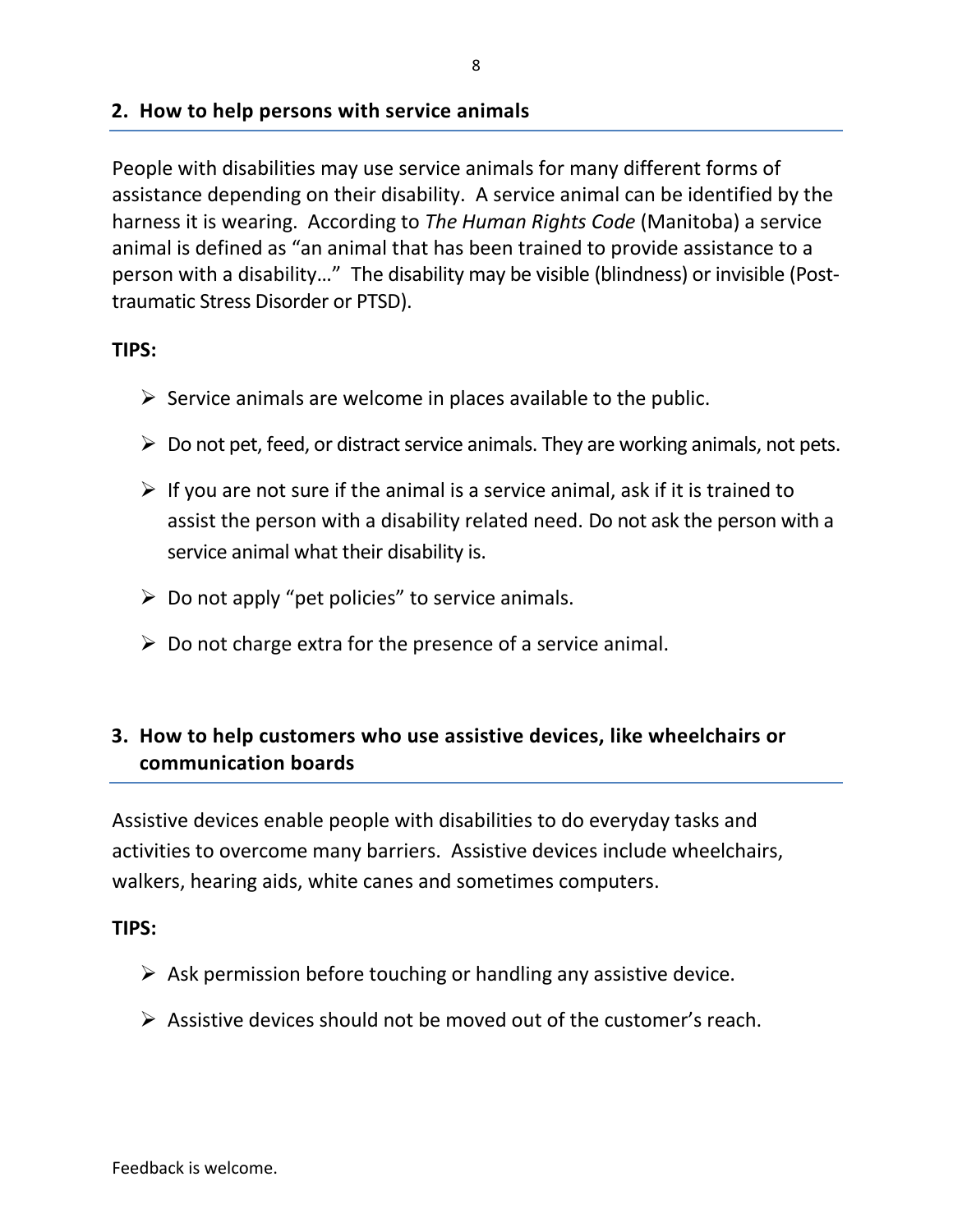- $\triangleright$  Let customers know what assistive devices you offer. Some organizations, for example, offer wheelchairs.
- $\triangleright$  Always notify customers if an accessibility feature, such as an elevator or accessible washroom, is temporarily out of service. Offer an alternative accommodation when possible.

## **4. How to help customers who are accompanied by a support person**

Some people with disabilities may be accompanied by a support person who assists with mobility, personal care or medical needs. The Accessibility Standard for Customer Service requires that you welcome support people to your business.

- $\triangleright$  Welcome support people to your workplace or place of business.
- $\triangleright$  Speak directly to your customer, not to the support person. Do not assume the individual with a support person will not understand.
- $\triangleright$  Avoid charging entrance or other fees for a support person when possible. If you must charge admission for the support person, provide advance notice.